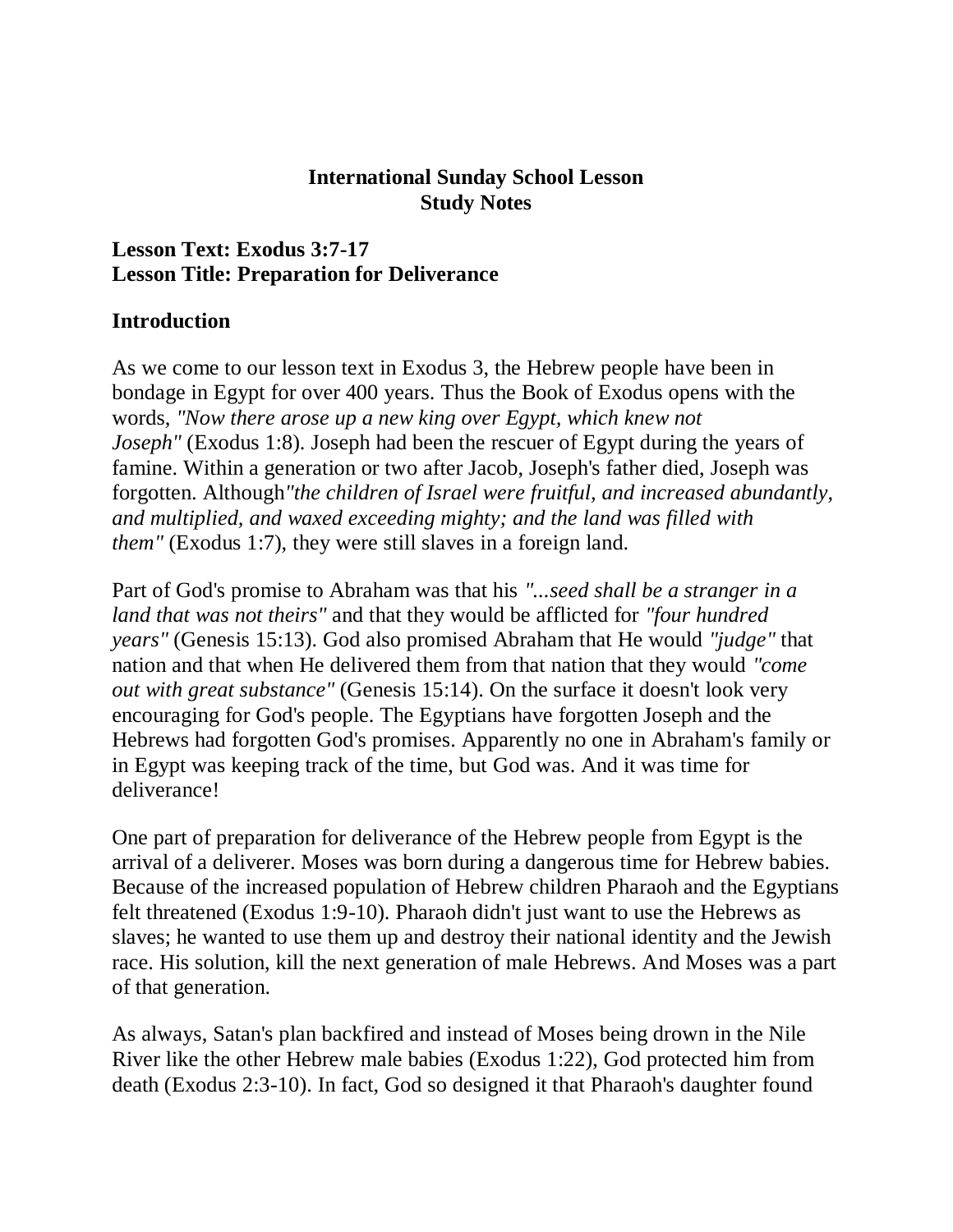Moses floating on the river in the little ark his mother had prepared for him and she took him for her own son. In God's providential grace and wisdom Pharaoh's daughter hired Moses' sister and mother to take care of him (Exodus 2:7-10). God brought Moses the deliverer into the world, let Pharaoh pay for his upkeep and education, and then used Moses to deliver God's people from the hand of Pharaoh!

In Exodus 2:9, Moses was three months old. In Exodus 2:10-11, forty years have passed and Moses is a grown man. It would take another forty years of living in the wilderness with God before Moses would be ready to deliver God's people. Those years of preparation rested upon the burning bush experience in Exodus 3 which is the heart of our study today.

## **God and His People (Exodus 3:7-9)**

### Verse 7-8a

"And the LORD said, I have surely seen the affliction of my people which are in Egypt, and have heard their cry by reason of their taskmasters; for I know their sorrows; And I am come down to deliver them out of the hand of the Egyptians..."

Out of the burning bush God begins to speak to His servant Moses. *"God called unto him"* (Exodus 3:4) and "the LORD said" are significant words. We have no record of God's speaking to Moses during his four decades in the wilderness. He heard no voice, received no messages from God during the long and lonely days of keeping his father-in-law's sheep. But now God breaks the silence with the words, "I am the God of thy father, the God of Abraham, the God of Isaac, and the God of Jacob" (Exodus 3:6). Those are powerful names by which to open a conversation with Moses. God was saying, "Moses, I'm the God of men who like you have made mistakes and failures. But I'm still your God."

Notice four powerful phrases in these verses. *First*, "I have surely seen the affliction of my people which are in Egypt..." God wanted Moses to know He had been watching the situation closely. Second, "and have heard their cry by reason of their taskmasters..." God not only saw but He "heard their cry." Every moan, every groan, every brokenhearted sob and falling tear was heard and noticed by God. Third, "for I know their sorrows" means God knew exactly where they were in life. He knew and felt what they were feeling and experiencing. The Egyptian didn't know and didn't care. Moses might have cared but he couldn't exactly know what the Hebrew's were going through. But God did. And He knows about everything pertaining to you. Fourth, "And I am come down to deliver them out of the hand of the Egyptians." There is no perhaps or maybe about God's promise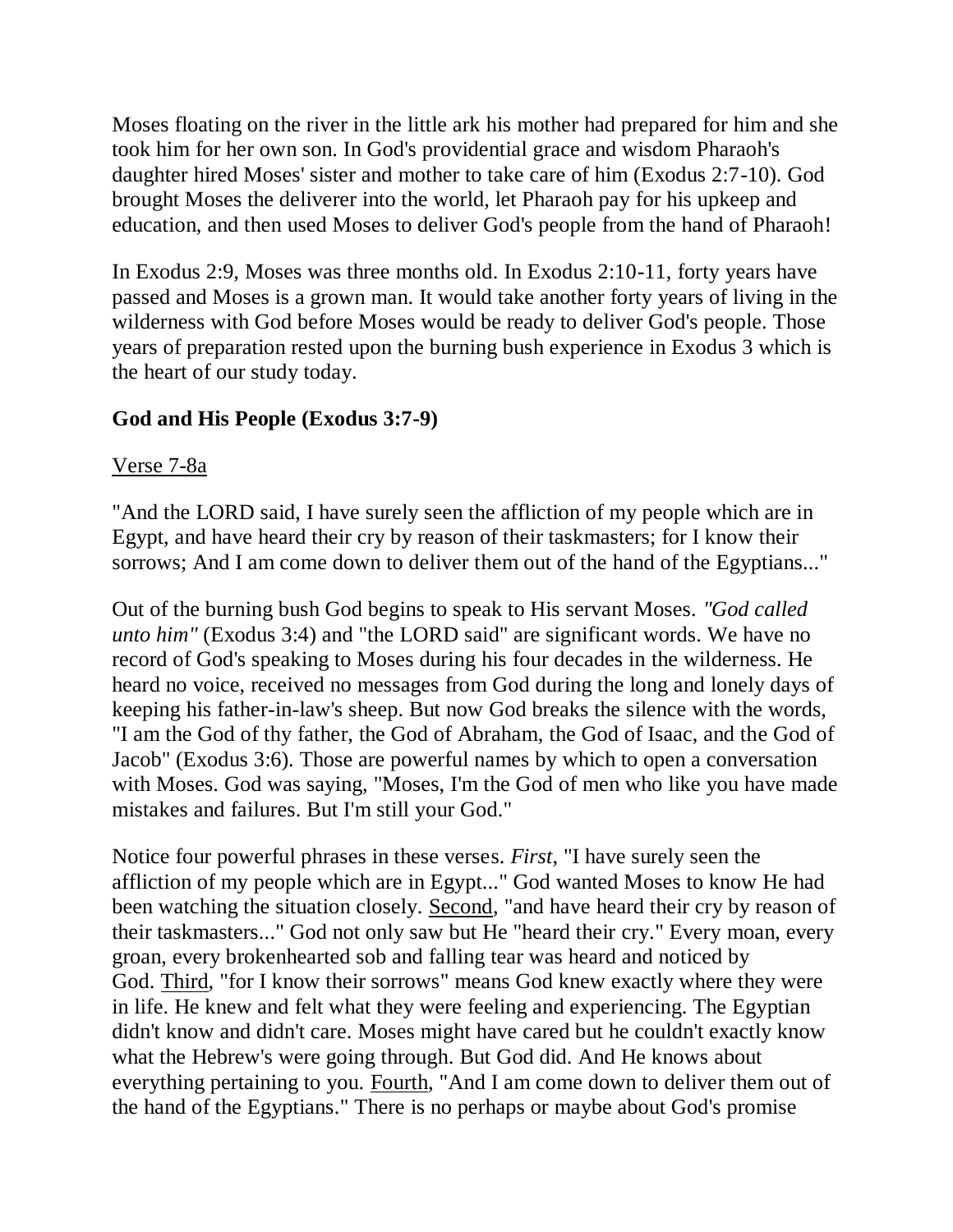here. He is going to "deliver." God is a God purpose. He wants Moses to know that He is not just making decisions as things happen but He has a sovereign plan before they happen. God has "come down to deliver," and "deliver" He will. The rescue of Abraham, Isaac, and Jacob's descendants is now in motion!

*Note: Keep in mind at this point that Moses is simply listening and learning. He has no clue what his involvement will be in this deliverance. Maybe you are at that place today in your life. You're sort of watching and waiting. That's okay. It's just good to know at this point that God knows, God cares, and God will deliver!*

## Verse 8b

"...and to bring them up out of that land unto a good land and a large, unto a land flowing with milk and honey; unto the place of the Canaanites, and the Hittites, and the Amorites, and the Perizzites, and the Hivites, and the Jebusites."

God is not only aware of the Hebrews situation and has the power to deliver them from that situation; He also has the power "to bring them up out of that land unto a good land and a large, unto a land flowing with milk and honey..." When Moses heard the words "good land and a large" it must have created thoughts of vast acres of productivity and richness. This is the first use of the phrase "a land flowing with milk and honey" in the Bible but this would be a phrase that would oft be repeated in reference to the bounty and blessing of the land of Canaan (Exodus 13:5; Leviticus 20:24; Numbers 13:27; Deuteronomy 6:3; Joshua 5:6; Jeremiah 11:5). The reference to six of the nations in the Promised Land will be discussed in verse 17.

## Verse 9

"Now therefore, behold, the cry of the children of Israel is come unto me: and I have also seen the oppression wherewith the Egyptians oppress them."

The repetition of verse seven in this verse serves as a reminder that God's ears are always open to the cries of His children. When the "children of Israel" cried unto the Lord He took note of what they were saying and what they were feeling. The repetition of these words also provides an introduction to verse 10.

# **God and His Man (Exodus 3:10-17)**

Verse 10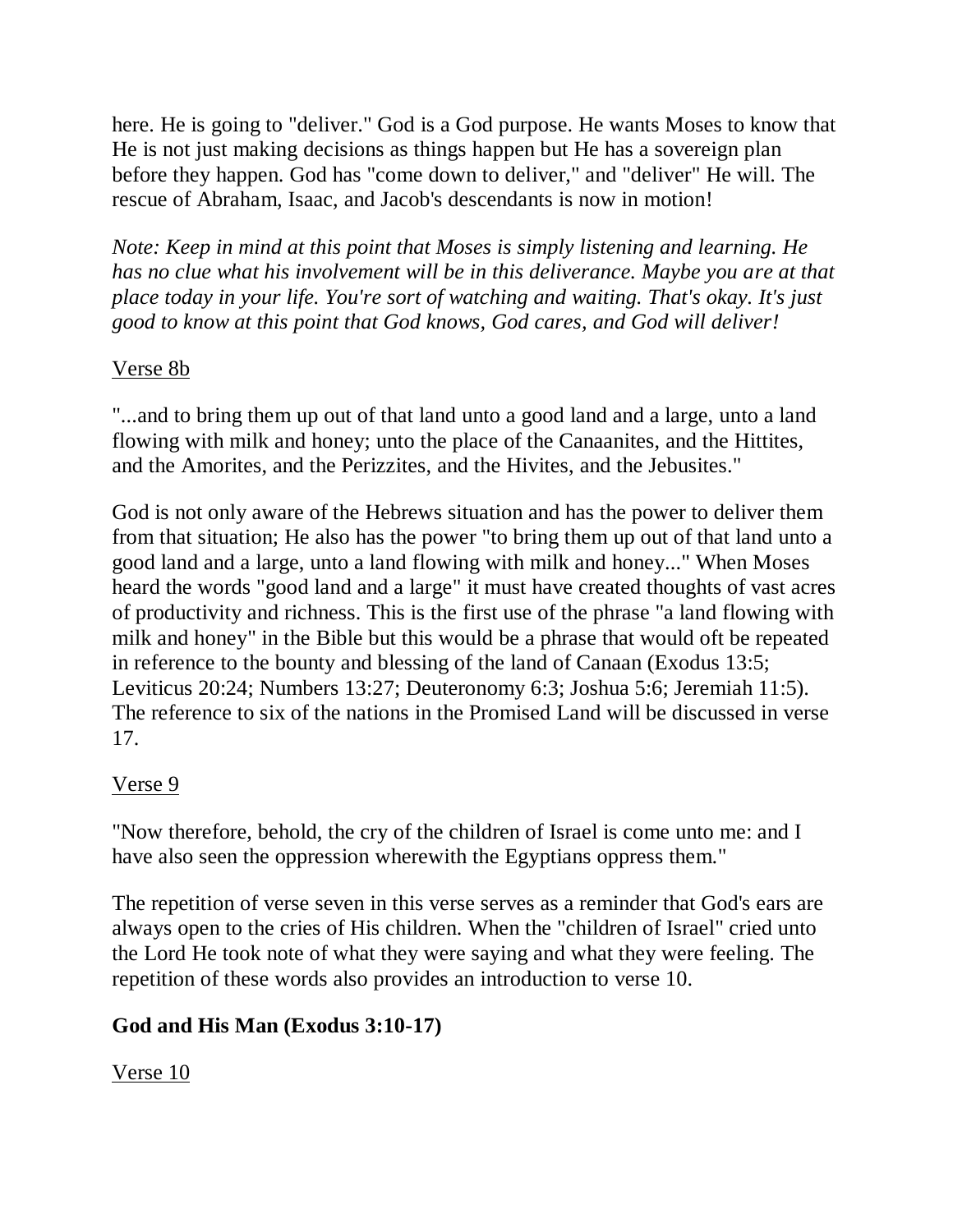"Come now therefore, and I will send thee unto Pharaoh, that thou mayest bring forth my people the children of Israel out of Egypt."

"Come now therefore" must have been shocking words for Moses to hear. Moses had been living on the backside of nowhere for forty years convincing himself that the Lord was done with him. Furthermore, up until now in this conversation, God has been talking to Moses about impersonal stuff. "Now" God is ready to work through Moses to deliver His people from Egypt. "Now," after four hundred years of bondage the time has come. "Now," all of a sudden, God is getting very personal and telling him He is going to "send" him "unto Pharaoh." God's word to Moses is simple, "I will send thee" and "You will bring forth my people the children of Israel out of Egypt." God is not asking Moses for his opinion or his advice regarding this situation. When God speaks to His servants it is settled.

God has some things in mind for each of His children. You would think believers would be excited about doing God's will and fulfilling His purpose and plan. But like Moses sometimes we don't want any part of what God is doing. Maybe it's not that we don't want to do God's will, maybe "now" is not a good time for us. If God says, "now," then it is time "now."

## Verse 11

"And Moses said unto God, Who am I, that I should go unto Pharaoh, and that I should bring forth the children of Israel out of Egypt?"

Moses' question, "Who am I, that I should go unto Pharaoh, and that I should bring forth the children of Israel out of Egypt" is somewhat refreshing considering the haughtiness and self-assertion among so many of God's servants today. Moses was possibly thinking that the Egyptians would no longer respect him and the Israelites would probably question his ability to lead them out of Egypt. There must have been a million thoughts rushing through his mind.

Some have interpreted Moses' question as inappropriate. Certainly we should obey the Lord and do as He asks but Moses' reluctance here is possibly a reflection of a tendering of his spirit during his shepherding days in the wilderness. Forty years earlier Moses was eager to do something about the Hebrews situation and ended up murdering an Egyptian. The solitude of shepherding had sobered him. Keeping sheep had calmed him down. As a result of that he asks, "Who am I?"

Verse 12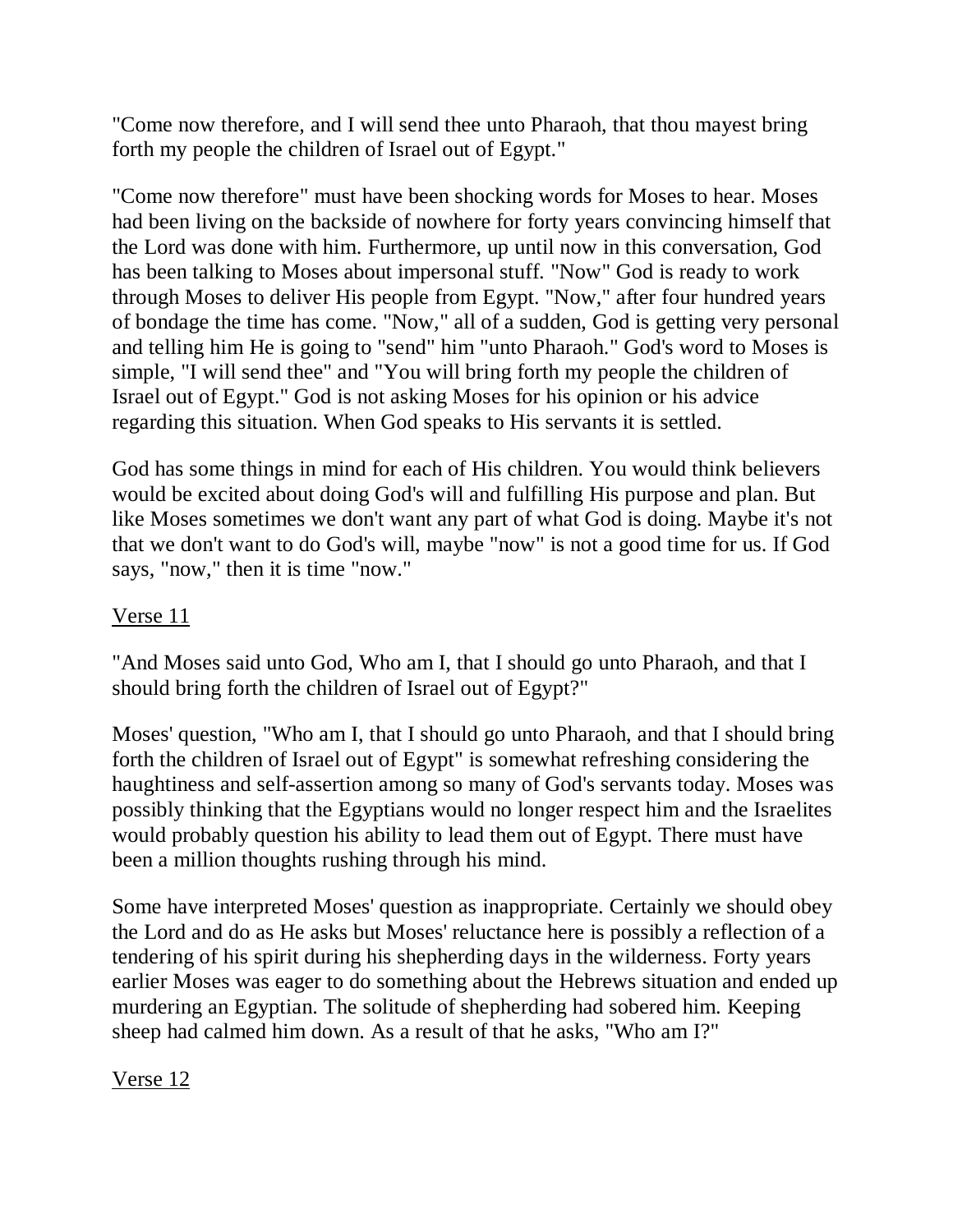"And he said, Certainly I will be with thee; and this shall be a token unto thee, that I have sent thee: When thou hast brought forth the people out of Egypt, ye shall serve God upon this mountain."

God does not actually answer Moses' question. Instead, the Lord replies, "Certainly I will be with thee." What God is saying to Moses and to all of us who seek to do His will is, "You don't need to worry about who you are, you need to remember who I AM."

You would think that one "Certainly I will be with thee" would be enough for Moses but evidently he needed more assurance. Just in case Moses had any remaining doubts about what God would do through him to lead the Israelites out of Egyptian bondage, the Lord said, "...and this shall be a token unto thee, that I have sent thee: When thou hast brought forth the people out of Egypt, ye shall serve God upon this mountain." The "sign" God is giving Moses here would not be confirmed until he actually led the people out of Egypt and brought them back to the "mountain" where Moses was. The "mountain" was Mount Sinai.

If the "sign" of assurance God gave Moses would not be fulfilled until the Israelites were delivered and led to Mount Sinai, how did this "sign" help Moses in his present situation? The answer is not an easy one to come by except to believe that God wanted Moses to believe all of this was possible by faith. Moses would never see the "sign" come to pass unless he undertook the mission and delivered God's people.

## Verse 13

"And Moses said unto God, Behold, when I come unto the children of Israel, and shall say unto them, The God of your fathers hath sent me unto you; and they shall say to me, What is his name? what shall I say unto them?"

Instead of responding positively to the assurance and promised sign of verse 12, Moses further manifested a reluctance to obey the call of God. Moses thinks that when he gets to Egypt the "children of Israel" will start asking all different types of questions and he won't know how to respond. In other words, Moses is telling the Lord he can't do this because he doesn't have all the answers. That's what he means when he asks, "what shall I say unto them?"

Is it possible that Moses thinks all of this depends upon him? Does he think that the exodus from Egypt and all that involves is resting on his shoulders? If so, he is sadly mistaken. And what about you? Are you thinking that your family situation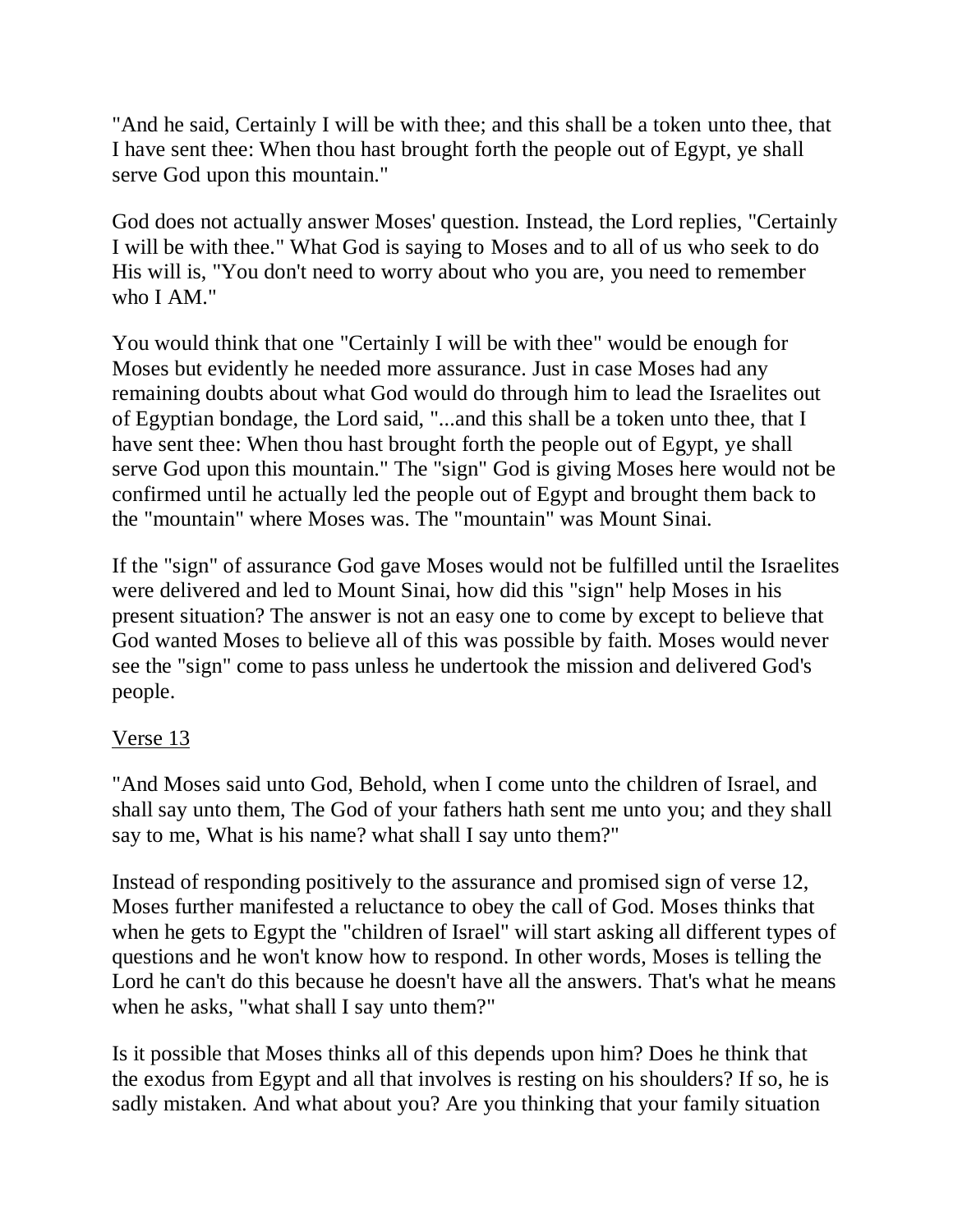or your child's future all depends upon you? Are you feeling the pressure of the world upon your shoulders? If so, you're not alone. And God has a word for you just as He did for Moses.

## Verse 14

"And God said unto Moses, I AM THAT I AM: and he said, Thus shalt thou say unto the children of Israel, I AM hath sent me unto you."

There is not a Sunday school teacher, preacher or Bible scholar that is capable of expounding and interpreting the glorious truth of this verse. In fact, Moses probably spent the rest of his life trying to figure out everything God meant when He said, "I AM THAT I AM." If Exodus 3:5 was "holy ground," then this verse is "holy ground" as well. The best way to describe what is being said in this verse is that God is saying to Moses, "I will be Who I AM always." God is the "everpresent God." God is sovereign (Exodus 33:19). Also, God is concealing as much from Moses as He is revealing. God wants Moses and you to know that He is more than you will ever need!

In verses 11 and 13, Moses is focusing on his insufficiencies. In verses 12 and 14 God wants Moses to focus on His sufficiency. The "I AM" God is not a God limited to the past or just promised in the future. He is now. He will meet you in your present no matter what your circumstances may be.

## Verse 15

"And God said moreover unto Moses, Thus shalt thou say unto the children of Israel, The LORD God of your fathers, the God of Abraham, the God of Isaac, and the God of Jacob, hath sent me unto you: this is my name for ever, and this is my memorial unto all generations."

Going a little further in His answer to Moses, God told Moses to "say unto the children of Israel, The LORD God of your fathers...hath sent me unto you." Why is it important that Moses tell the "children of Israel" that "The LORD GOD" had sent him? The name "LORD" is the Hebrew word *"Yahweh"* or "Jehovah, the selfexisting One." It is the most intimate term for the living Lord in the Hebrew vocabulary. God was saying, "Moses, when you speak to the children of Israel, you tell them the intimate God of Israel has sent you to be His representative."

God also wanted Moses and the children of Israel to know that "The LORD" was the same One who was "LORD" of their fathers, "Abraham, Isaac, and Jacob."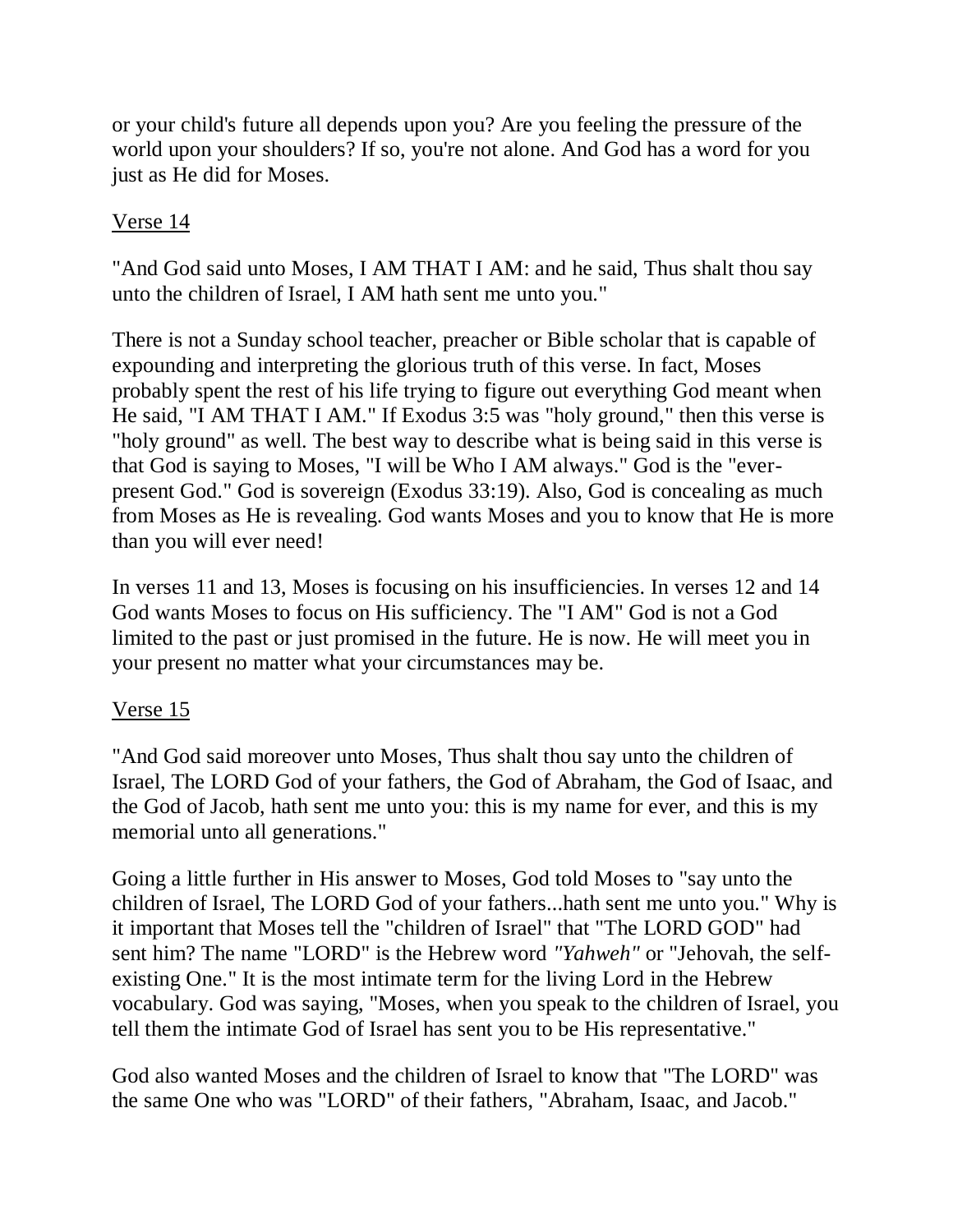God's revelation of Himself to the captives in Egypt will be consistent with His self-revelation to Abraham, Isaac, and Jacob.

"This is my name for ever" means there will be no change (Revelation 1:4, 8; 11:17; 16:5). "This is my memorial unto all generation" means by the name "Jehovah" God will be remembered by all generations to come.

## Verse 16-17

"Go, and gather the elders of Israel together, and say unto them, The LORD God of your fathers, the God of Abraham, of Isaac, and of Jacob, appeared unto me, saying, I have surely visited you, and seen that which is done to you in Egypt: And I have said, I will bring you up out of the affliction of Egypt unto the land of the Canaanites, and the Hittites, and the Amorites, and the Perizzites, and the Hivites, and the Jebusites, unto a land flowing with milk and honey."

The "elders of Israel" most likely refers to certain men who held official rank and position among their brethren, the heads of the various houses (Exodus 6:14, 25; 11:21). These individuals exercised a certain authority even during the worst times of their affliction and bondage in Egypt. Moses was to go to them first to tell them about his mission, and was then to go with them to Pharaoh and tell him what God had said (Exodus 3:18).

The words of verses 16-17 probably sound familiar because they are almost identical to the words God spoke at the beginning of Exodus 3. The same God who promised "Abraham, Isaac, and Jacob" a "land" will now make good on His promise. God was not sending Moses to Egypt to just deliver the Israelites from Pharaoh's bondage. He was delivering the children of Israel that He might "bring them up out" and "unto the land of the Canaanites, and the Hittites, and the Amorites, and the Perizzites, and the Hivites, and the Jebusites." These six groups of people living in Canaan occupied territory that would one day in the future belong to God's people. By naming these groups God was revealing to Moses and Israel the great potential offered to them if they would follow the Lord and obey His commands. Sadly, several of these groups of people remained in their territory because of Israel's unbelief once they entered into the Promised Land.

### **Conclusion**

The Book of Exodus and the life of Moses show us that God is always working out His plan. Things may seem to be going contrary to that in your life but rest assured the Lord is in control. God used a reluctant, hesitant, and often times disobedient